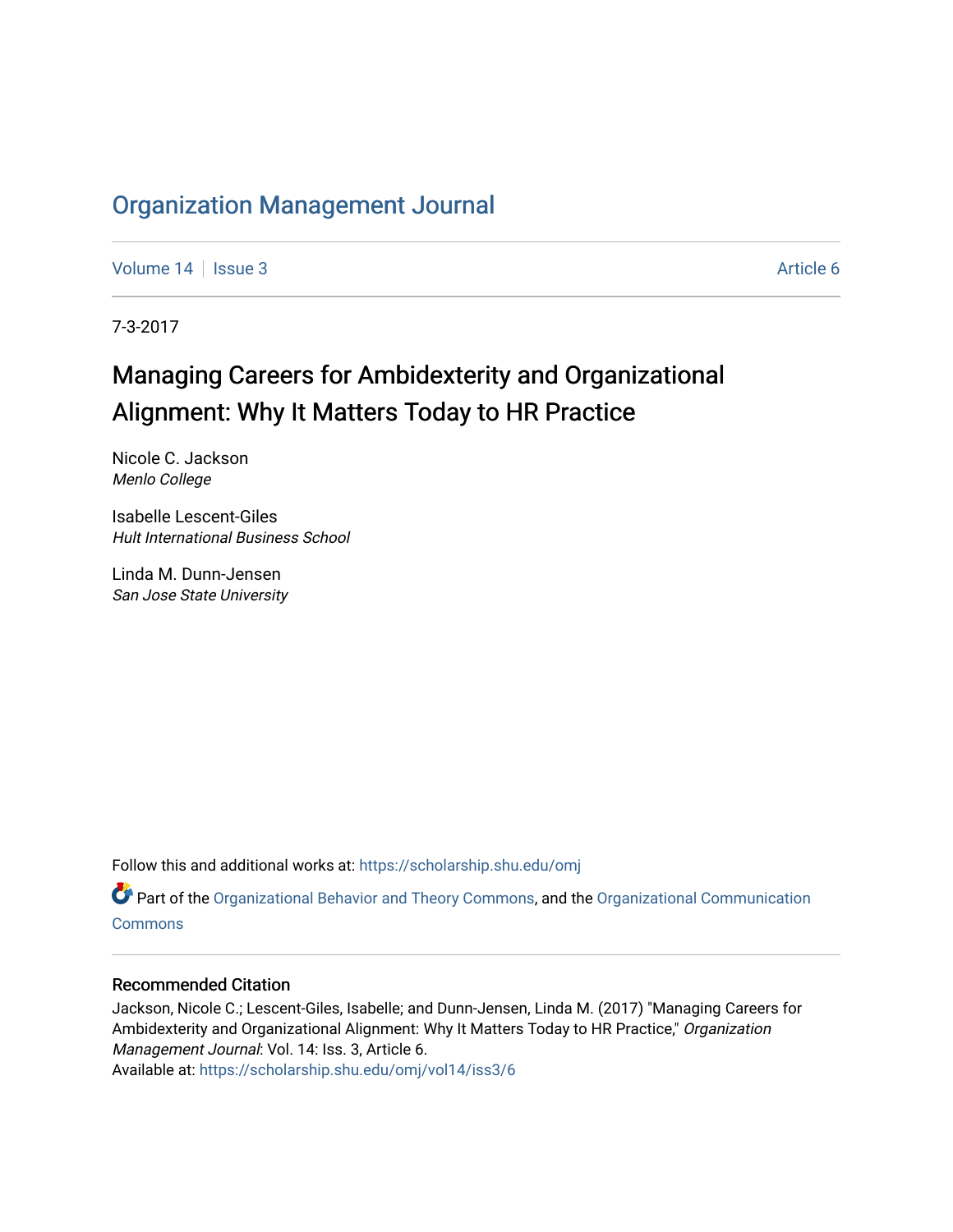# Managing Careers for Ambidexterity and Organizational Alignment: Why It Matters Today to HR Practice

Nicole C. Jackson<sup>a</sup>, Isa[b](#page-1-0)elle Lescent-Giles<sup>b</sup>, and Linda M. Dunn-Jensen<sup>c</sup>

<span id="page-1-1"></span><span id="page-1-0"></span>ªDepartment of Management, Menlo College, Atherton, CA, USA; <sup>b</sup>Hult International Business School Strategy and Leadership Department California, USA; 'School of Global Innovation and Leadership, Lucas College of Business, San Jose State University, San Jose, California, USA

#### **ABSTRACT**

Today's competitive environment increasingly calls for organizations and their employees to align competencies and individual capabilities for ambidexterity. Ambidexterity is defined as the need to exploit competencies while allowing for innovative potential. The role of human capital development, and specifically understanding how existing human resources (HR) practices may limit ambidexterity, is central to career management. While career management spans both individual and organizational interests, we approach this issue from the question of how firms can manage careers to build organizational ambidexterity. We also explore what HR professionals can do to address this issue. As part of our approach, we focus on three central and interrelated issues: (a) the role of legacy effects in HR practices, which may over- or underestimate the respective competencies and capabilities needed for exploitation and exploration; we relate this issue to "goal displacement" and the "Peter Principle"; (b) the management of psychological contracts, and how implied expectations may compromise or facilitate ambidexterity; and finally, (c) the role of social networks. Our conceptual article reviews these challenges with recommendations for HR professionals and academics.

# Why HR practitioners should care about ambidexterity building

Ambidexterity begins with this basic issue: how to balance quality control and efficiency with creativity and innovation (March, [1991\)](#page-12-0). The concept of ambidexterity was introduced in the strategic management literature by Duncan [\(1976](#page-11-0)), and popularized by March ([1991\)](#page-12-0) as the exploitation of existing competencies combined with the exploration of, or search for, new knowledge. Scholars have since shown that ambidexterity leads to higher performance, affecting organizational survival and profitability; when ignored or mismanaged, it has bankrupted organizations from both the for-profit and nonprofit sectors, as well as government-based agencies (e.g., Andriopoulos & Lewis, [2009](#page-11-1); O'Reilly & Tushman, [2016](#page-12-1); Raisch & Birkinshaw, [2008\)](#page-12-2).

Over the past four decades, a significant line of research has looked at ambidexterity from multiple levels of analysis (e.g., Crossan & Apaydin, [2010;](#page-11-2) O'Reilly & Tushman, [2013;](#page-12-3) Raisch & Birkinshaw, [2008](#page-12-2); Simsek, [2009](#page-12-4)). The structural perspective,

initiated by Duncan in 1976, focuses on how firms allocate resources and practices to achieve both alignment and adaptation when tackling increasingly complex factors such as globalization, technological change, and consumer expectations. It remains dominant (O'Reilly & Tushman, [2013](#page-12-3)). Gibson and Birkinshaw ([2004\)](#page-11-3) provide a second perspective, referred to as contextual ambidexterity. It focuses on ambidexterity as a behavioral capacity and as a function of organizational context, through organizational values, the stretch and discipline of goals, and organizational trust and support dynamics. The third perspective, introduced by Tushman and O'Reilly ([2008](#page-13-0)), examines the role of leaders and managers as enablers and builders of ambidextrous organizations. This final strand of research is called "managerial" or "leadership ambidexterity."

Ambidexterity has been primarily researched as an organizational-level construct. Researchers have focused on the role of structures and cultures in ambidexterity building. However, individual employees also play a critical role in building ambidexterity into their organizations (Gibson & Birkinshaw, [2004;](#page-11-3) Mom, Van Den Bosch,

#### **KEYWORDS**

Alignment; career ambidexterity; career management; human resources management; linking theory to practice

Check for updates

CONTACT Nicole C. Jackson and nicole.jackson@menlo.edu **Department of Management, Menlo College**, 1000 El Camino Real, Atherton, CA 94027, USA. © 2017 Eastern Academy of Management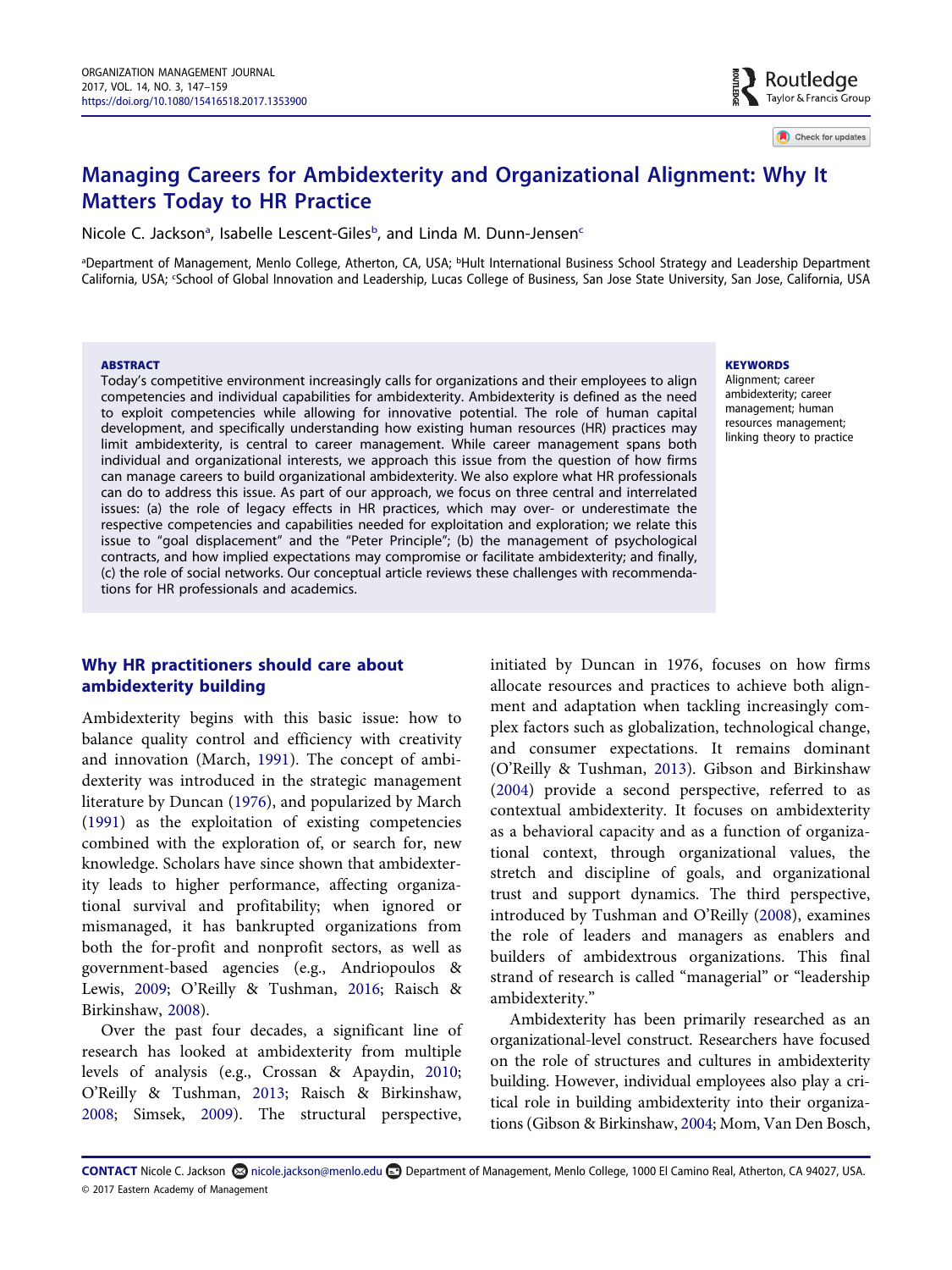& Volberda, [2009](#page-12-5)). Human and social capital development is central to ambidexterity building, both at the organizational and individual levels. Exploitation, for example, demands expertise in ensuring consistency and quality. Individuals who excel at exploitation are driven by the need to iron out discrepancies, build predictable outcomes, and incrementally improve existing products (Andriopoulos & Lewis, [2009](#page-11-1)). At the opposite end of the spectrum, individuals attracted to exploration are interested in deviations and paradigm shifts. They challenge the status quo, and search for alternative or innovative concepts, services, and products to bring to market (Jasmand, Blazevic, & De Ruyter, [2012\)](#page-11-4). Yet ambidexterity has been largely ignored by the career management literature, as well as underplayed in the context of human resources (HR) practice.

The ability or inability to build ambidextrous organizations has far-reaching consequences, not just on organizational profitability and survival, but on employees too. Careers do not function in isolation from organizational contexts. Ambidexterity has critical implications for career mobility and employability, both of which are central to career management (see Akkermans & Tims, [2017](#page-10-0); Forrier, Verbruggen, & De Cuyper, [2015\)](#page-11-5). In this article, we choose to focus on careers, not just employability. This stems from a recognition that ambidexterity needs to be addressed in career management. Ambidexterity is not just an employee-driven phenomenon, but also a core function of HR practice (Junni, Sarala, Tarba, Liu, & Cooper, [2015](#page-12-6); Stokes et al., [2015;](#page-13-1) see also Van Dijik, [2004\)](#page-13-2), and should be studied as such.

Historically, careers were framed as a search for fit between employees and organizations, and driven by the organizations themselves, as part of the industrial paradigm. However, once organizations moved away from the promise of lifelong employment within a single organization, and chose to prioritize flexibility and innovation, individual employees responded by embracing "new career" models of individual agency. To address changes in economic dependency, and careers that were no longer shaped and defined by a single organization, employees started to shift to boundaryless career paths (e.g., Lyons, Schweitzer, & Ng, [2015](#page-12-7); Sullivan, [1999](#page-13-3); Sullivan & Arthur, [2006\)](#page-13-4), or "protean careers," that is, careers that are "self-directed, proactively managed, and driven by personally meaningful values and goals" (Joseph, Boh, Fong, & Slaughter, [2012](#page-12-8), p. 428; see also Briscoe & Hall, [2006;](#page-11-6) Hall, [1996](#page-11-7)). The career management literature acknowledged this and extensively researched the role of individual and self-agency, as well as the emergence of protean or boundaryless careers.

However, careers also need to be managed for sustainability (see Newman, [2011](#page-12-9)). Human capital needs to be nurtured and enhanced to provide organizations with renewal capabilities. Van Der Heijde and Van Der Heijden ([2006](#page-13-5)), for example, argue that careers are a two-sided coin and must be managed not just as a function of self-interest, but also as a form of organizational and market alignment in terms of employability. Firms' ability to adapt and compete depends on both economic dependency and employability. Shifting from industrial models of top-down, hierarchical organizations focused on control and exploitation to new, more flexible models of flatter organizations has major implications for human capital development. Organizations must recruit for creativity, flexibility, and adaptability (Kenton & Moody, [2003](#page-12-10); Pritchard, [2010\)](#page-12-11).

As a result, over the last 10 years, organizations have reassessed the role of human resources. HR professionals now wear multiple hats. On the one hand, operational tasks, such as recruitment, compliance, and performance assessment, are more critical than ever, as HR professionals compete for talent in the global marketplace. On the other hand, they have been allowed to break away from this mostly operational role focused on smoothing and safeguarding existing practices (Jackson, Schuler, & Jiang, [2014\)](#page-11-8), and to embrace a more strategic role through global talent management. In this role, they face the difficult challenge of balancing short-term goals, such as matching and aligning individuals for immediate fit, and long-term ones, including developing leaders (Solnet, Kralj, & Baum, [2015;](#page-13-6) Ulrich, Younger, & Brockbank, [2008](#page-13-7)), as well as balancing and realigning organizational and individual considerations for career development (e.g., Fullmer & Genson, [2006](#page-11-9); Ulrich, Younger, Brockbank, & Ulrich, [2013\)](#page-13-8).

As individuals became less reliant on organizations to manage their careers and employability, the process of aligning and matching individual careers and organizational goals became more complex. To build ambidextrous capabilities (i.e., capabilities for both exploitation and exploration), organizations and employees need to address both self-interest and individual concerns on the one hand, and macro environmental and organizational demands. To do so, they must adopt a systems perspective (Swanson & Holton, [2001;](#page-13-9) Van Dijk, [2004](#page-13-2)).

HR professionals play a critical role in the organization's ability to embrace this systems perspective. They can leverage systems that integrate market, organizational, and individual performance data to provide greater transparency and build awareness (e.g., Lawler, [2005;](#page-12-12) Liu, Combs, Ketchen, & Ireland, [2007](#page-12-13); Ulrich et al., [2013\)](#page-13-8). Ambidexterity affects both short-term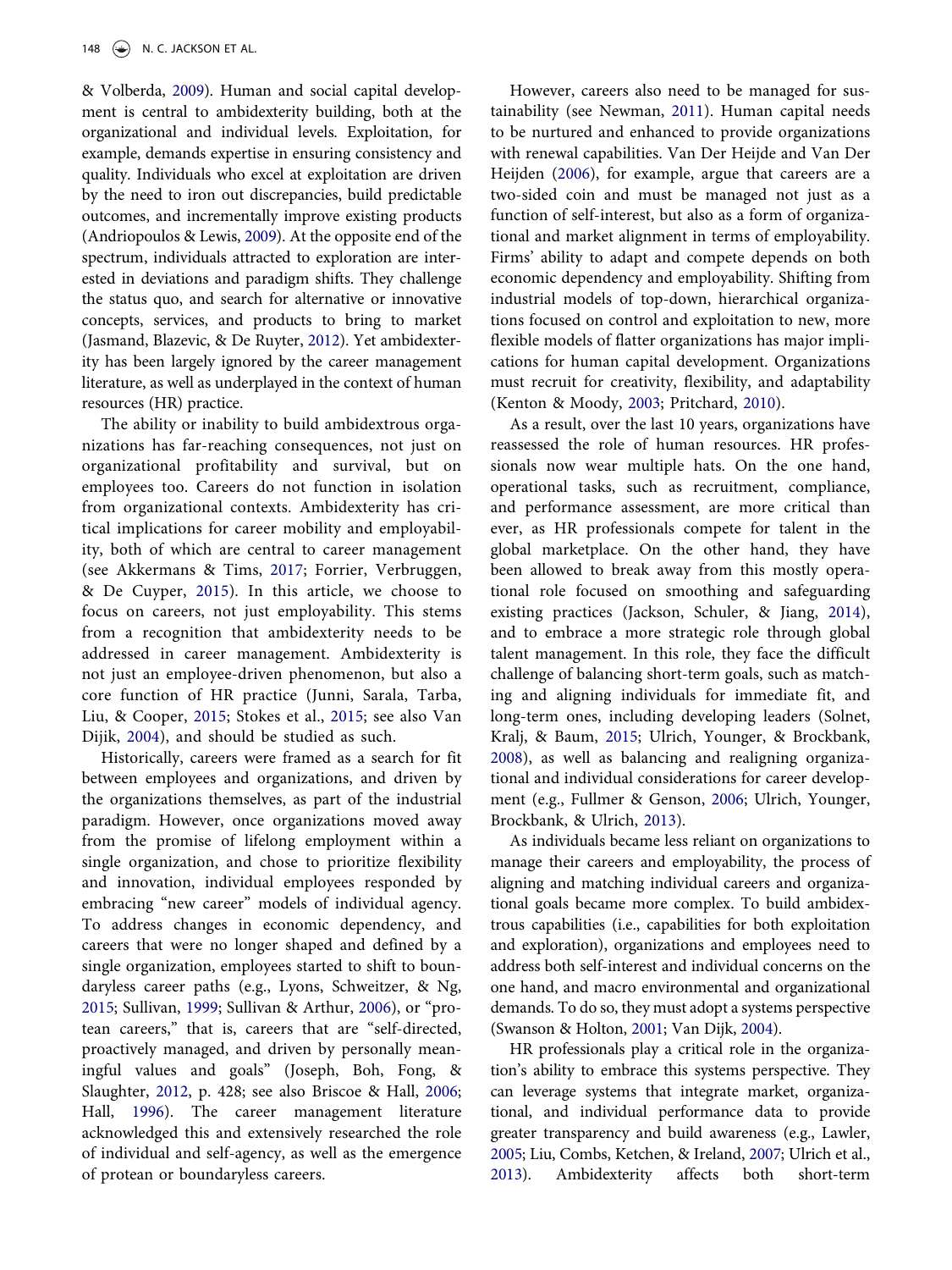performance and longevity. As a result, HR professionals have the critical mission of building a workforce that can excel at exploitation to boost the bottom line in the shortterm, while allowing for exploration to prepare the future of the organization and ensure its survival.

This is a challenging mission, as both the human resource management and career literatures have failed to properly address how careers can be built and aligned to support organizational ambidexterity at both the individual and systemic levels. There is a dearth of research on how existing HR practices can facilitate or hamper ambidexterity building, and how they should be adjusted to allow for the delicate balancing act between exploration and exploitation.

Our article seeks to open this discussion with HR practitioners and researchers. We identify three central problems in HR practice that affect this question of how existing HR practices impact ambidexterity building:

- (1) The role of legacy systems, and how they can over- or underestimate the competencies and capabilities needed to build for both exploitation and exploration.
- (2) The role of psychological contracts, and how implied expectations can influence ambidexterity building in career management.
- (3) The role of social networks, and how they frame, constrain, or enable access to knowledge and talent when building for exploitation and exploration.

Focusing on these issues requires HR managers to play a proactive and strategic role in capability building and talent management, as has been highlighted by the HR literature (Becker, Huselid, & Ulrich, [2001](#page-11-10); Conner & Ulrich, [1996](#page-11-11); Garavan, Shanahan, Carbery, & Watson, [2016;](#page-11-12) Reilly & Williams, [2016;](#page-12-14) Ulrich, [1998\)](#page-13-10). We begin with an examination of these three areas as potential obstacles, and follow with recommendations for adapting HR practice and framing future research.

# Three major obstacles that compromise building for ambidexterity: HR legacy systems, psychological contracts, and social networks

# Legacy systems as alignment traps

In human resource practice, career management plays a key role for performance consistency, as well as for organizational adaptation and survival (De Vos & Dries, [2013](#page-11-13)). In the industrial age, careers were aligned from the predominant viewpoint of how individuals fitted into the organizational archetype (Baruch, [2006](#page-11-14)). HR professionals were given the mission to shape and control employees' careers to achieve organizational goals, through hiring, performance assessment, training and promotion, and the like.

In the postindustrial era, though, the job of HR professionals has become more complex, due to greater demand for flexibility, adaptiveness, and choice from all quarters, but especially top management, consumers, and to some extent employees themselves (particularly among those with a higher education). They have less control over employees' careers, yet they still need to align workforce competencies with organizational goals. And now that ambidexterity has been widely recognized as critical to organizational performance (e.g., O'Reilly & Tushman, [2016](#page-12-1)), HR professionals face the new challenge of shifting resources, talent acquisition, and retention strategies toward ambidexterity building. However, they do so with built-in legacy HR systems that may over- or underemphasize exploitation or exploration, and therefore impact their ability to find a balance between the two.

Overestimation effects stem from an overreliance on existing HR systems geared to replicating success for talent acquisition and management based on past circumstances. Underestimation effects are the gaps that emerge over time in specific capabilities that historically were not necessary to the success of the organization, but are needed now or in the near future to address changing external or internal circumstances, such as shifting technologies, competition from new entrants, or the adaptation and growth of the organization itself.

Both over- and underestimation effects often emerge because HR professionals rely on legacy HR systems and analytics (such as measures of performance and promotion processes and criteria) that were designed for a previous era. They embed and reflect values, priorities, and choices that may no longer be relevant to the current needs of the organization. We argue that these systems can set the wrong tone and send outdated messages about priorities and criteria for recruitment, retention and promotions, and career management.

Unless their underlying assumptions about the capabilities needed by the organization are surfaced, reassessed, and updated to reflect current priorities, these legacy systems will promote the status quo: employees will assess the value and fit of their existing skills and capabilities based on what gets measured, and how, and on who gets promoted, recruited, or dismissed. Similarly, they will prioritize skill development based on what is measured and rewarded, and how these measures shape discussion with HR professionals and line bosses.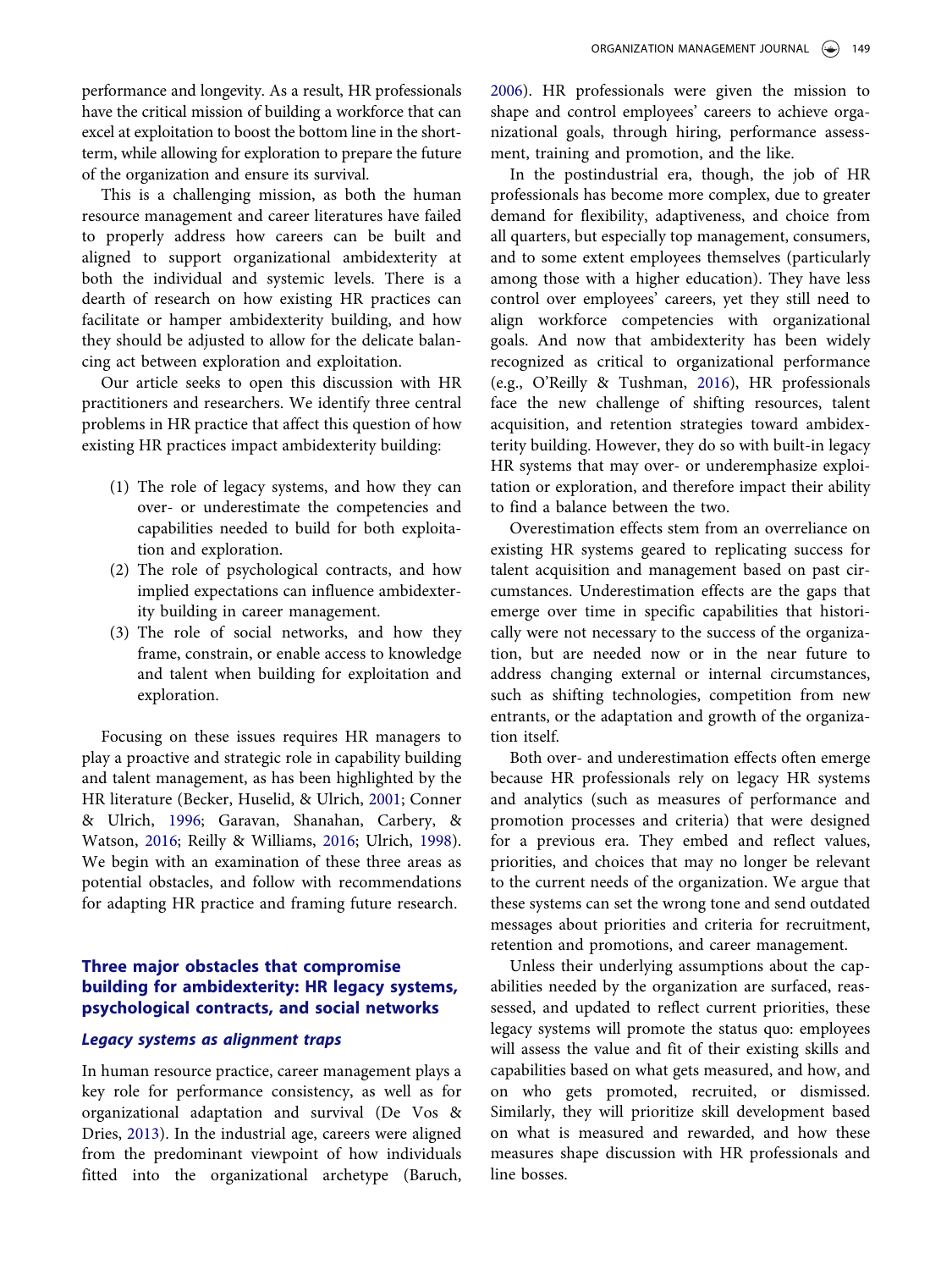When building for ambidexterity, HR professionals should pay attention to the HR legacy effects that may contribute to prioritizing exploitation over exploration, or the reverse, and undermine the organization's ability to find a balance between the two. These legacy effects fall broadly into two major challenges, largely overlooked in human resource management. The first is the problem of goal displacement, or how individuals may misinterpret current organizational goals and priorities based on incentives and goal setting that still reflect yesterday's goals and priorities and have yet to be updated. The second is the classic problem of the "Peter Principle," or how individuals are often promoted to their highest levels of incompetence based on historical patterns of performance, rather than what is currently needed to ensure high performance in their next job.

#### The problem of goal displacement

The classic article by Kerr ([1995\)](#page-12-15), "On the Folly of Rewarding A While Hoping for B," identifies different scenarios through which goal displacement happens. Kerr's examples range from political to academic contexts, in which individuals misinterpret organizational goals on the basis of misaligned incentives. The mainstream media has also highlighted this problem, showing how misalignments between goals and incentives can lead to structural inefficiencies at the organizational level, and negatively impact individuals; they are found in day-today operations, but can also extend to organizational objectives and strategy (see, e.g., Smith, [2009](#page-12-16)).

In human resource management practice, being able to target the ancillary causes, behaviors, and consequences of goal displacement is critical for long-term performance both at the employee and organizational levels. This is especially true when identifying and managing talent (Collings & Mellahi, [2009\)](#page-11-15). Inherited values and goals are embedded in and reinforced by existing HR structures, such as performance assessment and promotion criteria, either implicitly or explicitly (Lewis & Heckman, [2006](#page-12-17)).

In the context of ambidexterity building, HR professionals need to reflect on whether existing HR systems are aligned with the new organizational goals. As organizations come to realize the importance of ambidexterity for performance, an overhaul of their legacy HR systems becomes essential to align recruitment, retention, promotion, and other HR policies to succeed in the organizational balancing act between exploration and exploitation. For example, mature organizations with an exploitative culture may lack incentives for exploration in legacy HR systems, from recruitment and onboarding, to performance assessments and promotion criteria. If innovation is encouraged verbally, but affects measured performance negatively (e.g., decreases quality or consistency, albeit temporarily), employees will only pay lip service for fear of damaging their chances of promotion. Conversely, when exploration-focused organizations recruit and promote on the ability to innovate and do not measure and reward effectiveness and efficiency, employees will tend to disregard the latter.

When the focus on ambidexterity is recent, and organizations are trying to remedy weaknesses in either exploration or exploitation, making sure that the criteria for recruitment, performance evaluation, and promotion explicitly address both will be critical to supporting shifting organizational goals and priorities, and enabling ambidextrous careers. HR professionals need be aware of, willing, and empowered to introduce new, more relevant measures, update promotion criteria, and make sure both exploration and exploitation are addressed explicitly in performance and career development measures and discussions.

#### The problem of the "Peter principle"

Coined from Laurence Peter's work with Raymond Hull (Peter & Hull, 1969/2011) on the perceived incompetency found among employees and their managers, the "Peter Principle" centers on how organizations promote individuals to their highest levels of incompetence based on yesterday's capabilities rather than those needed for today's performance (exploitation) and tomorrow's survival (exploration). At its core, the "Peter Principle" surfaces a problem of historicity: skills are anchored in individuals' ability to exploit or build the competencies required in their previous job, which may no longer be relevant or sufficient for their current or future position. Classically, organizations tend to promote to team leader and line manager roles based on technical excellence, without always assessing the individual's leadership and people management skills.

Similarly, if organizations have historically focused on exploitation or exploitation, they will inherit HR systems that inhibit the development of exploration capabilities, and vice versa. HR professionals' role when scaling the new organization and building for growth is to advocate for and embed measures and processes recognizing not only exploration, but also exploitation capabilities (such as quality control and consumer feedback) in new HR systems, and recruit accordingly. Examples here might include startups that may overreward and promote on exploration capabilities and fail to recognize the critical role played by exploitative capabilities in ensuring that products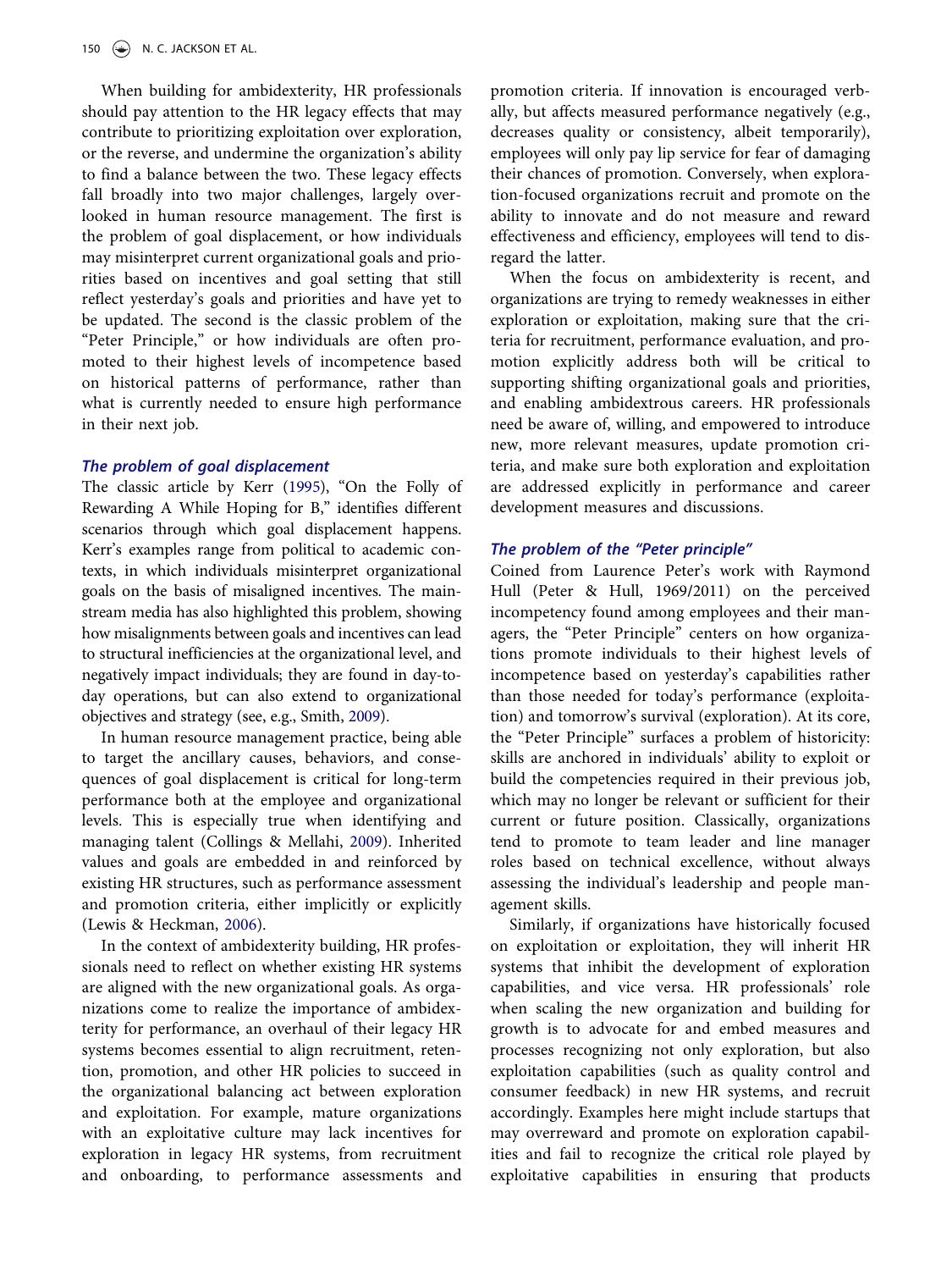match consumer expectations in terms of features, price, reliability, and consistency (see, e.g., the postmortem analysis of Ardica's failure by Klopp & Tarcy, [2015](#page-12-18)).

In [Table 1,](#page-5-0) we provide examples building from March's [\(1991](#page-12-0)) definitions of exploitation and exploration that show where organizations might lean more heavily on either exploration or exploitation capabilities and underestimate the need for employees who promote and advocate for the other "hand" in ambidexterity building.

To rectify this imbalance, we argue that HR practices should look beyond past performance that can adversely affect career management. While realistic job previews and value-based hiring are examples of practices seeking to correct for goal displacement along with performance improvement plans (Haden, [2012\)](#page-11-16), the Society for Human Resource Management (SHRM) recommends, for example, that individuals engage in ongoing self-assessments with their managers and create individualized career maps that link self-interest

<span id="page-5-0"></span>Table 1. Sample ways to define, see, or measure exploitation and exploration in organizations

| Sample ways to define or see   |                                    | Sample ways to define or see  |                               |
|--------------------------------|------------------------------------|-------------------------------|-------------------------------|
| exploitation in organizational |                                    | exploration in organizational |                               |
| contexts:                      |                                    | contexts:                     |                               |
|                                | (1) Builds for consistency by      |                               | (1) Emphasizes the search for |
|                                | emphasizing existing expertise     |                               | products and services         |
|                                | (2) Creates quality for the custo- |                               | (2) Creates a new "ah-ha" fo  |
|                                | mer, stability, and credibility in |                               | customer by being cited       |
|                                | what one knows                     |                               | referenced for their creati   |

- (3) Becomes part of a "brand identity" where they can create a loyal following based on historical performance and past interaction
- (4) Creates a sense of trustworthiness, dependency, or guarantees in the performance of work (i.e., the person and/or organization can be relied upon to get things done)
- Sample measures of exploitative outcomes:
- (1) Number of quality products produced
- (2) Number of errors reduced in work
- (3) Reduced learning time in similar skills or competencies
- (4) Number of times the individual or organization is sought out as an expert or consultant for their expertise
- (5) Number of times standards or formalized work practices are created from expertise to reduce cost, conserve resources, and/or increase compliance

- r new
- $\alpha$  the customer by being cited or
- referenced for their creativity (3) Becomes part of a "rogue" or "maverick" identity known for disrupting marketplaces, often challenging the status quo of existing products and services
- (4) Creates a sense of risk, excitement, and defines what is cool (i.e., the person and/or organization is sought out to redesign and change products, services, even strategies)

Sample measures of exploratory outcomes:

- (1) Number of new products and services investigated and per-
- cent produced (2) Number of new patents filed
- (3) Increased time or expenditure to learn radically different skills (both internal and external to the organization)
- (4) Number of times the individual or organization is sought out to change existing practices
- (5) Number of times existing practices are expanded or changed to develop new revenue streams

with new career opportunities (SHRM, [2015\)](#page-12-19). We go further and recommend that HR professionals explicitly map ambidextrous capabilities as part of this process; that they periodically reevaluate and update HR systems; and that they search for, assess, and track experience gaps and overemphasis in either exploration or exploitation when recruiting, developing, evaluating, and promoting employees.

# Misaligned psychological contracts

Dealing with legacy HR systems is only the first part of the career ambidexterity challenge for HR professionals. Psychological contracts are a second area where ambidexterity building can get stuck in career management through misalignment between employee expectations and current organizational needs. Individuals interpret and filter work expectations based on previous work experience and their understanding of the goals, structures, and culture of potential employers. Rousseau's [\(1989](#page-12-20)) seminal work on psychological contracts and the literature that ensued has shown that workplace expectations can neither be grounded nor formally managed through written agreements alone. They often stem from personal, implicit interpretations of what is required to succeed in a specific organization.

Following in Rousseau's footsteps, scholars such as McGovern, Stiles, and Hope ([1996\)](#page-12-21) argued that the transition from industrial-based bureaucracies to flatter and more flexible organizations implies a shift away from criteria such as incremental changes in authority, job descriptions, and salary (Alcover, Rico, Turnley, & Bolino, [2017](#page-11-17); Weber, [1948](#page-13-11)). It calls for new measures of performance and career success such as value creation that tap into the importance of psychological contracts. McGovern et al. [\(1996](#page-12-21)) argue that this particular view was reinforced by HR management (HRM) models in the 1980s that moved employees from the liability to the asset side of the organization and considered them as potential creators of firm value (see Beer, Spector, Lawrence, Quinn Mills, & Walton, [1984;](#page-11-18) Dabos & Rousseau, [2004\)](#page-11-19).

While this shift increasingly focuses on individuals being instrumental toward the creation of firm value, the literature on psychological contracts remains silent as to how psychological contracts can constrain or further ambidextrous careers and their alignment to organizational goals. For example, employees assess their desirability and market value based on a perceived match between their skills and capabilities and those valued by organizations at a specific moment in time, beginning from employees' recruitment into their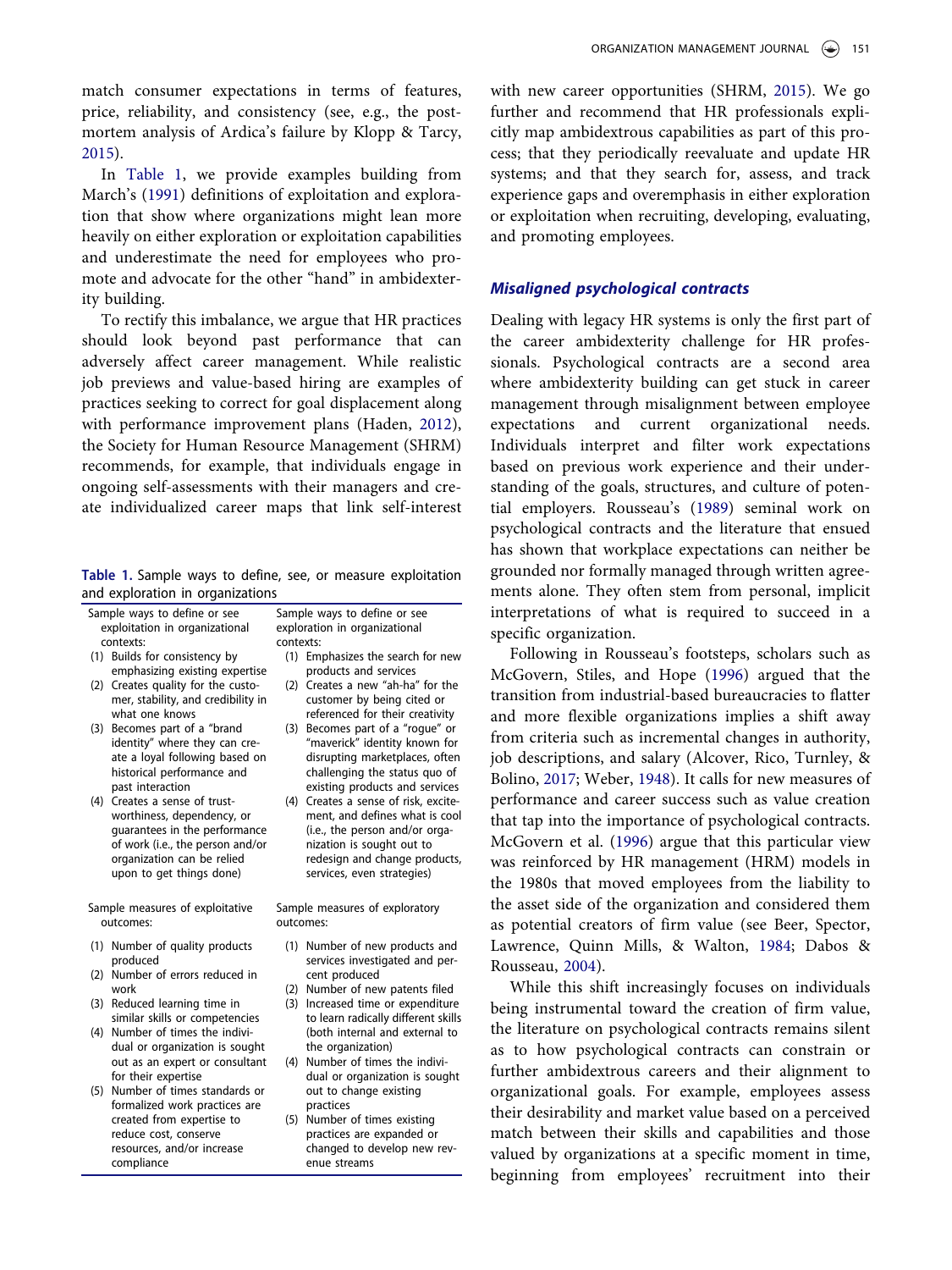tenure with the organization. HR professionals can play a critical role in surfacing implicit psychological contracts, discussing how they may hamper or support ambidexterity building, and leading new initiatives to reshape existing and potential employees' perception of what it takes to succeed in their organization. In this sense, psychological contracts might be approached as an ongoing process that seeks to constantly reassess and discuss employees' perception of the organization's willingness and ability to build for ambidexterity. Paying attention to assumptions about whether, and how much, the organization values exploitation and exploration may increase alignment between individual effort and organizational goals.

#### Mapping social networks

Finally, ambidexterity building is also enhanced or hampered by the nature of employees' social and professional networks. Networks serve as sources of information and knowledge (Ozgen & Baron, [2007\)](#page-12-22). Connections may act as brokers and mediators in situations of conflict and uncertainty (e.g., Knight & Lightowler, [2010\)](#page-12-23). They are also a valued source of trusted experts for evaluation, mentoring, and references (Chow & Chan, [2008](#page-11-20)). Finally, networks may validate individual goals and skill assessments, but also sanction them through exclusion for those who breach the rules and conventions of the network (Jones, Hesterly, & Borgatti, [1997\)](#page-12-24).

Employees use personal networks to reinforce existing capabilities for either exploration, exploitation, or a mix of both. Strong ties reinforce existing competencies, while weak ties promote access to new knowledge (Granovetter, [1983\)](#page-11-21) and can act as bridges for exploration. Employees need to enable "near" learning to fit current job or career dynamics for exploitation, but also engage in "far" learning to stretch and expand capabilities and resources over time as part of the exploration process (see Forret & Sullivan, [2002](#page-11-22)). Near-learning transfer focuses on the core competencies required to exploit existing knowledge and resources (Lindgren, Stenmark, & Ljungberg, [2003\)](#page-12-25), while far-learning transfer enables the exploration of new ideas or resources (Junni et al., [2015\)](#page-12-6). Both can also play an instrumental role in the affirmation of work identity. Networks allow employees to build or challenge reputations, with a focus on exploitation, exploration, or a mix of both.

While personal networks are shaped by individual employees, HR professionals may play a critical role in mapping networks. Applied to ambidexterity building, HR professionals can incite, encourage, and support employees to balance the building of strong ties for

exploitation and the search for new, weaker connections for exploration purposes based on their understanding of organizational goals and existing resources. For example, existing research on HR professionals shows how they can reshape social networks through formal processes such as job rotation and external training, and informal processes such as brown-bag lunches and networking events. Thus, HR professionals can incentivize employees to prioritize the strengthening of existing ties for exploitation, or the building of new, weaker ties for exploration, depending on organizational needs.

# Recommendations for HR when aligning careers around ambidexterity

In this section, we formulate hypotheses on how HR professionals can align careers for ambidexterity, ending with how they can coordinate these recommendations with line managers. We also suggest further areas of research to test these initial propositions.

#### Recommendations to overcome legacy effects

To overcome legacy effects, HR professionals need to take stock of the competencies valued by the organization, and specifically, how they reside in either polarity of ambidexterity. We advocate that HR professionals assess on an ongoing basis how employees perceive, articulate, and quantify (a) their own ability to pursue exploitation and exploration simultaneously; (b) current and potential employers' appetite for exploration capabilities versus exploitation capabilities, or a balance of both; and (c) the benefits gained from enhancing skills in their less comfortable dimension of either exploration or exploitation.

They can do so by asking the following three questions of their employees through short surveys or brainstorming sessions: (a) what matters most to me as an employee? (b) what matters most to my organization? (c) what matters most to other stakeholders, such as consumers and regulators? Answers can be given on a 5-point Likert scale defining the polarity of exploitation or exploration (see [Table 1](#page-5-0) for sample metrics and definitions at the organizational level).

As a next step, HR professionals can review and analyze responses to (a) assess how much employees' profile align with organizational goals and current capabilities; (b) identify major gaps for ambidexterity building; and (c) adjust HR systems to promote valuable, yet missing, capabilities while continuing to reward existing capabilities.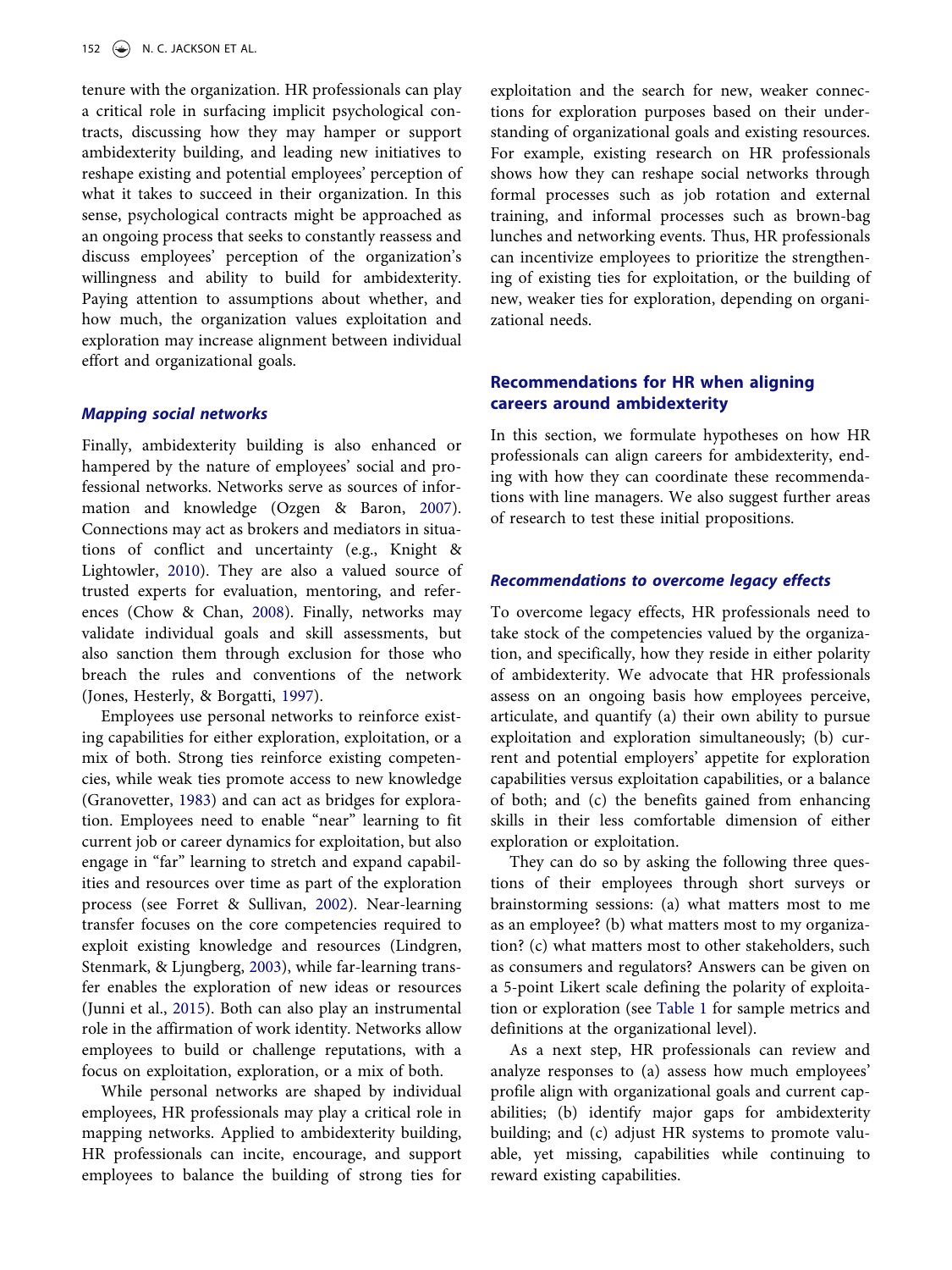Following March's [\(1991](#page-12-0)) definition of exploitation as incremental builds, and exploration as the search for more radical innovation, we provide sample areas in individual performance and career relevant to ambidexterity in [Table 2](#page-7-0), which can be used as examples of successful practice to overcome legacy effects and shift HR priorities to the other polarity.

Additionally, HR professionals can leverage their position as intermediaries between individual employees and top management, and drive conversations with top management on strategic HR priorities for present and future needs. Is the organization over- or underestimating core competencies and capabilities as part of its legacy structures? Which competencies will be most needed in the future to reinforce exploitation while allowing for exploration? These conversations help measure the nature, extent, and impact of legacy effects and allow for a reset of HR systems to promote ambidexterity building at the individual and organizational levels of career management.

<span id="page-7-0"></span>Table 2. Examples of how to define career and individual performance as exploitation and exploration

Sample competencies and capabilities that support exploitation in career as well as in hiring and performance: The employee:

(1) Values paying attention to details (i.e., conscientiousness) and error reduction

- (2) Enjoys reviewing and refining existing practices that add to rather than significantly shake up knowledge bases
- (3) Seeks to become a critic or connoisseur of knowledge as a subject-matter expert; has a career ladder that is purposely built and reinforces an existing domain of expertise (i.e., incremental steps within a functional area of expertise)
- (4) Values building a career through professional associations defined to protect and safeguard specific and existing areas of expertise; might be criticized by exploratory supervisors and teams as being too narrowly focused (i.e., having all skills or knowledge in one basket); or might be perceived as difficult to work with and/or fired from a job for "being stubborn" by not willing to learn something new

Sample competencies and capabilities that support exploration in career as well as in hiring and performance: The employee:

- (1) Values being resourceful and creative
- (2) Enjoys challenging the status quo and playing devil's advocate to existing practices; often seen as combative in meetings or pushing people to think differently
- (3) Seeks to become first to market or the first person with a new idea or service (i.e., the idea generator); has a career ladder that is purposely built to be diffuse (i.e., often perceived as job and career hopping) and/or contains a portfolio of skills and different projects spanning both within and across areas of functional expertise
- (4) Values building a career by acquiring different skills from different sources that does not necessarily create a coherent story of expertise in one domain; might be criticized by exploitative supervisors and teams as being too scatterbrained (i.e., lack of focus) and is seen as difficult to work with because he or she won't buy into a commonly cited practice (i.e., too much of the "creative type"); or fired repeatedly for lack of conformity to standards

# Recommendations for managing psychological contracts

While we advocate repositioning HR systems around exploitation and exploration, we recognize that systems comprise only one facet of the "legacy issue." Another key concern is the impact of misaligned psychological contracts and how they can tacitly and implicitly perpetuate biases in favor of exploitation or exploration, even after HR systems have been adjusted to enable ambidexterity building. Psychological contracts often fail to address ambidexterity because they tend to look backward rather than forward, and, per the "Peter Principle," promote outdated goals and skills.

A major challenge with psychological contracts is that these expectations are often embedded and not surfaced explicitly. To surface these assumptions, we recommend that HR professionals lead audits of how existing and potential employees assess the value placed by the organization on exploration versus exploitation activities, capabilities, and results. To surface these assumptions, we recommend a general audit of recruitment, communication media, and training programs tied with focus groups of current employees. As part of this process, HR should also gather data from incumbents and job candidates to understand how expectations are matched internally. Surveys of potential employees' pre and post recruitment help surface mismatches between the organization's external image and the perception by employees of how the organization currently values and rewards exploration and exploitation, at both the organizational and personal levels.

Data may also highlight how HR, operational, and response requirements should be redesigned and accounted for in ambidexterity as part of a job analysis; how they are subsequently represented and signaled in the recruitment life cycle, such as in job descriptions, sourcing strategies, and interview questions; and finally, how they are reinforced in onboarding and performance management systems.

In-depth interviews of employees, together with data gathering on actual behavior (e.g., how much time employees actually spend on exploration and exploitation, as opposed to intentions) and the respective weight of exploration versus exploitation metrics when deciding for promotion, can pave the way to a deeper understanding of how closely organizational goals and practices can be aligned with the organizational goal of balancing exploitation with exploration in career management.

# Recommendations for mapping social networks

With respect to mapping social networks, HR professionals can begin with leveraging data on the nature of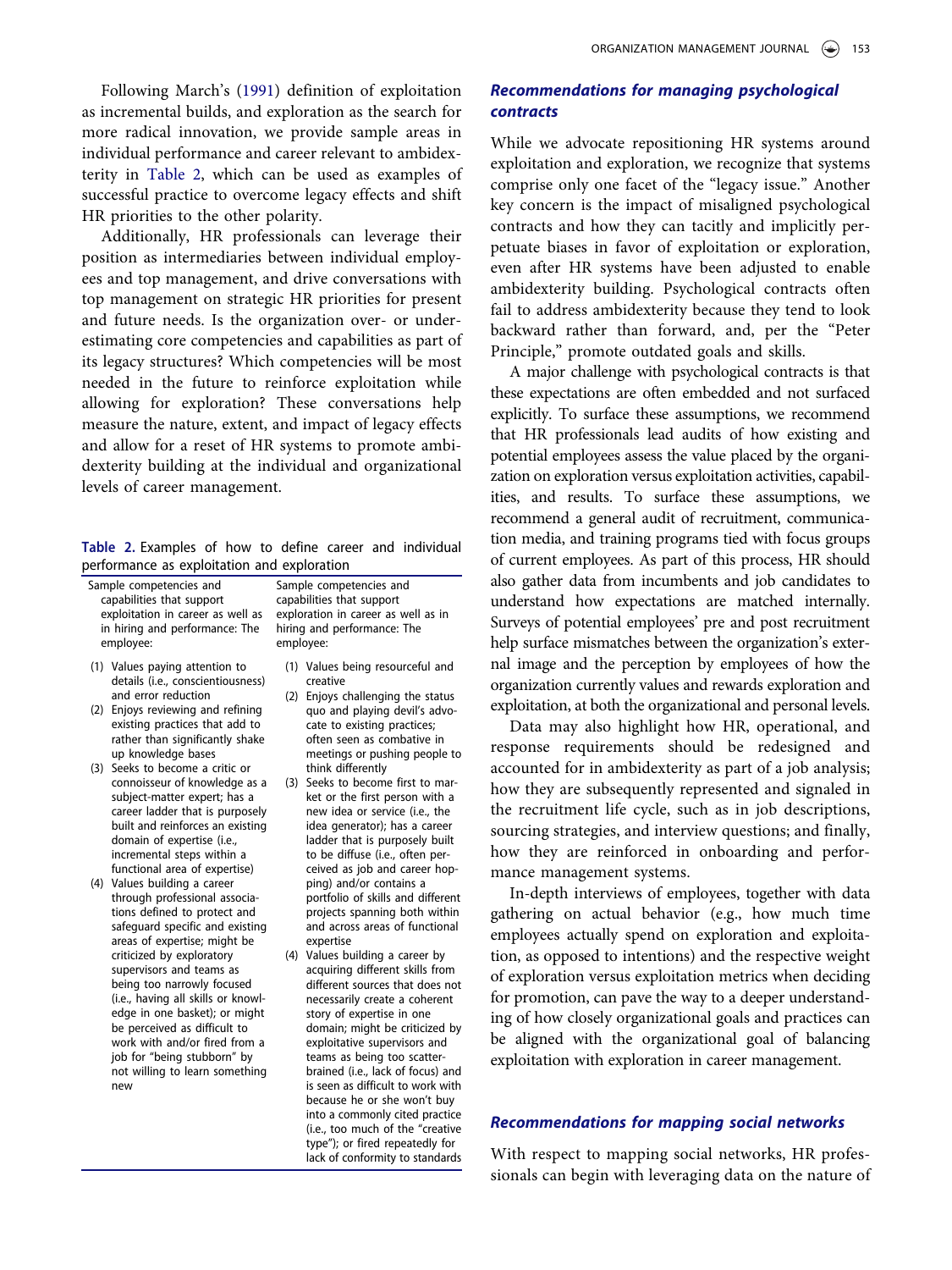employees' social networks. They may wish to promote a balance between strong network ties that encourage effectiveness and quality control, and weaker ties that may provide access to new knowledge and open new opportunities. In their review of social networks and ambidexterity, Heavey, Simsek, and Fox ([2015](#page-11-23)) chart how extensive networks and explicit commitment to innovation affect ambidexterity. They suggest that exploitation is associated with dense networks and strong links that reinforce existing competencies, whereas weak ties and loose networks enable exploration and access to new knowledge. This is consistent with Tiwana's ([2008](#page-13-12)) finding that in alliances, weak and strong ties are equally needed for ambidexterity building.

HR professionals may tap into network theory and the differentiated roles individuals play in networks. Cross and Prusak [\(2002\)](#page-11-24), in a classic article in the Harvard Business Review, split employees in four categories: central connectors, who have ties to most people within a given network and bring them together; information brokers, who spearhead subgroups with stronger ties within a given network; boundary spanners, who act as intermediaries and brokers between separate networks; and peripheral specialists, who hold recognized and valued expertise but minimize interaction with other network members, apart from contributing knowledge in a few specific instances that require deep, rather than broad, expertise.

We formulate the hypothesis that HR managers can leverage these categories to support ambidexterity building in career management. For example, central connectors and information brokers might unwittingly promote exploitation by building consensus across the organization or in a specific division, and undermine exploration through groupthink. Conversely, peripheral specialists and boundary spanners may be predisposed to challenge the status quo and promote exploration, but may lack the credibility, legitimacy, and shared culture inherent in strong ties, to legitimize their position.

We therefore encourage HR professionals to map the roles individuals gravitate to in existing networks, and reflect on how they can be leveraged to promote ambidexterity. This can be done through a mix of selfassessment (employees can answer questions on the nature of their networks and the role they each play within it) and 360 evaluation from peers, superiors, and direct reports.

HR professionals can start by asking their employees four basic questions. First, based on my understanding of my social network, what are its strengths for accessing knowledge, mentoring and support for either exploitation or exploration? Second, am I playing more of a central role (i.e., are people coming to me) in being the expert or being the innovator? Third, might my fellow employees and colleagues offer a different answer to this question, and why? And fourth, what are the opportunities and traps specific to my role in social networks, and how can I address them?

All four questions could be folded into performance reviews and ongoing assessments. Results can help employees reflect on opportunities to build a more balanced network to support an ambidextrous career and can encourage a more proactive approach on building both exploitative and explorative competencies at the individual level. HR professionals can also use them to reflect on how they themselves can incentivize existing employees to build networks that support both exploitation and exploration at the individual level, and reach new employees who could restore a balance between exploration and exploitation at the organizational level.

#### Coordinating recommendations with line managers

Finally, when coordinating our recommendations with line managers, HR managers can provide them with examples of exploitation and exploration capabilities that follow what we document in [Table 2](#page-7-0), but are also informed by the data collected on employee incumbents that we highlight as part of our recommendations. As a way of ensuring transference of these capabilities into everyday assessments, performance management reviews, and job descriptions, HR managers should engage in discussion and audits with line managers to show how both current and future positions may need to manage or accommodate for exploitation and exploration differently.

We recommend that this process begin with brainstorming sessions with line managers to document how exploitation and exploration are found in current positions in everyday tasks and general assignments. Conclusions can be discussed with current job incumbents in order to identify additional imbalances and ways to rectify them, especially if only one polarity (exploitation or exploration) is currently emphasized.

Given that a major challenge with building for ambidexterity involves ongoing alignment, we also suggest that HR managers meet with line managers at least biannually to conduct these reviews, or at any point in time when restructuring a role or hiring for a new position. We also recommend that HR managers review with line managers how the current organizational environment and competitors' benchmarks may further opportunities or pose challenges toward building ambidextrous careers. Additionally, they can work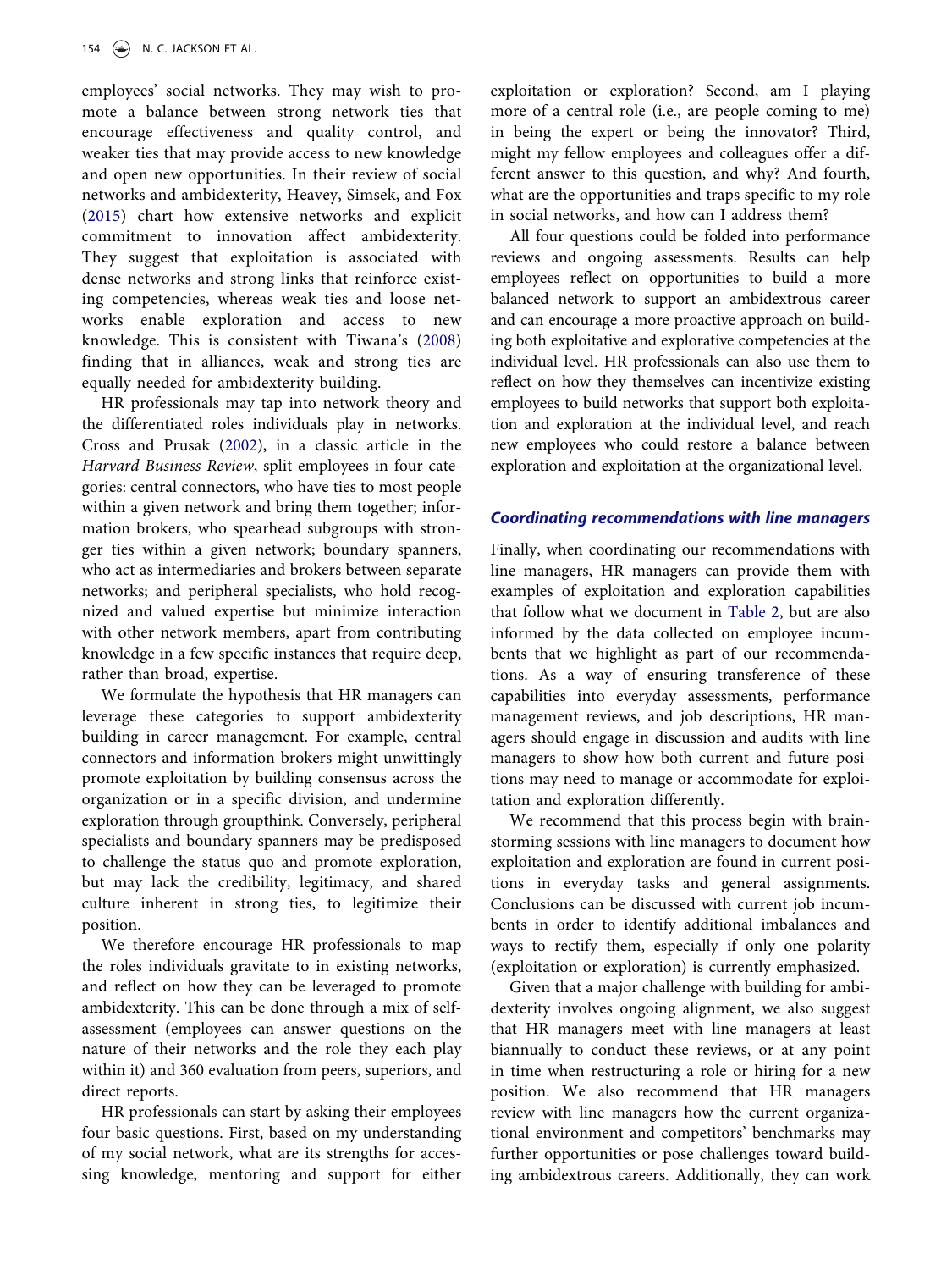across departmental lines to clarify what is expected as part of exploration and exploration in specific work units, especially if cross-functional work is valued.

In summary, we advocate for greater awareness of the obstacles and opportunities for building ambidexterity into individual careers. HR professionals, working with line managers, can lead the way. We conclude this article with a set of recommendations for building an effective research agenda.

#### Implications for future academic research

Legacy systems, psychological contracts, the role of social networks, and their coordination with line managers are key areas that can affect ambidexterity building in career management and organizational alignment. As part of managing careers for ambidexterity, HR professionals need to understand and surface how individuals and organizations anchor competencies and capabilities along the exploration–exploitation continuum. They can either over- or underestimate the balance between exploiting historical areas of expertise, and pathways to non-incremental innovation (i.e., exploration).

In all these areas, HR professionals can surface existing work and career assumptions that may inhibit ambidexterity building at the organizational level and in individual careers. As we argue, the issue of ambidexterity building rests upon the fundamental assertion that exploitation or exploration can be either over- or underemphasized in existing HRM systems, psychological contracts, and networks. This can shape or hamper the building of exploitative competencies and exploratory potential. As with any set of recommendations, a key consideration is to understand when they may or may not work. We offer three key research considerations in this regard.

First, researchers should explore the role of the institutional environment. The ability for organizations and individuals to acknowledge and enact ambidexterity is shaped not only by the occupational environment, but also by the institutional environment. O'Reilly and Tushman ([2013](#page-12-3)) acknowledge that ambidexterity should be looked at in a broader ecosystem of interactions, including institutional contexts. Extending on this perspective, industries and occupations such as those in financial services or health care often have tighter institutional and governance controls. These can affect how organizations perceive their ability to explore and build new capabilities, as opposed to building on existing competencies (i.e., exploitation), and how they recruit and reward their workforce.

This may differ dramatically from careers in less regulated environments, such as high tech firms. There, HR professionals will encounter a greater expectation for exploration, to develop newer lines of products and services, unencumbered by regulation; however, because of their emphasis on newness, they can compromise forms of legitimacy that often support and reinforce existing competencies (i.e., exploitation). Aldrich and Fiol ([1994](#page-11-25)) pose this question in a study of entrepreneurs and their implications on careers when individuals decide to join a new organizational venture (i.e., what is the risk when competencies are so new and have not been defined or validated by an institutional context?). We call for more research in this area.

A second, and interrelated, question is how exposure to previous work experiences may create imprints and whether these imprints can be reset over time to allow for flexible careers (Wright, Coff, & Moliterno, [2014\)](#page-13-13). Marquis and Tilcsik [\(2013](#page-12-26), p. 198) cite, for example, how early-career experiences exert a lasting influence on people's later careers (e.g., Azoulay, Liu, & Stuart, [2011](#page-11-26); Tilcsik, [2014\)](#page-13-14) and how individuals carry these imprints with them as they move across organizational boundaries (e.g., Higgins, [2005](#page-11-27); Tortoriello et al., [2012\)](#page-13-15). These early experiences can signal whether exploitation or exploration should be emphasized in career development. Part of this is bounded by previous HRM systems and practices, but is also what individuals understand as important. We call for more longitudinal research to address this question of how ambidexterity may be positively or negatively influenced by previous imprints, and whether they can be shifted or even changed over the course of a career.

Third, and finally, is the degree to which individuals perceive they have agency in their careers. The literature on protean and boundaryless careers suggests some level of agency, but an equally important element is how much freedom versus economic dependency individuals may truly have in their career development (Inkson, Gunz, Ganesh, & Roper, [2012;](#page-11-28) Lips-Wiersma & Hall, [2007](#page-12-27)). Scholars in the field of career management examine to what extent individuals can self-regulate and how they perceive specific jobs and/or organizational fit. Career construction theory is one theory that investigates agency and how individuals adapt careers through self-regulation and perception of priorities (e.g., Jiang, [2016](#page-11-29); Savickas, [2005,](#page-12-28) [2002,](#page-12-29) [1997\)](#page-12-30). While our take on ambidextrous career management begins with issues of employability and a "systems" perspective, further research needs to look at the level of agency that individuals have to self-guide their own careers toward ambidexterity (Baruch, [2006](#page-11-14)).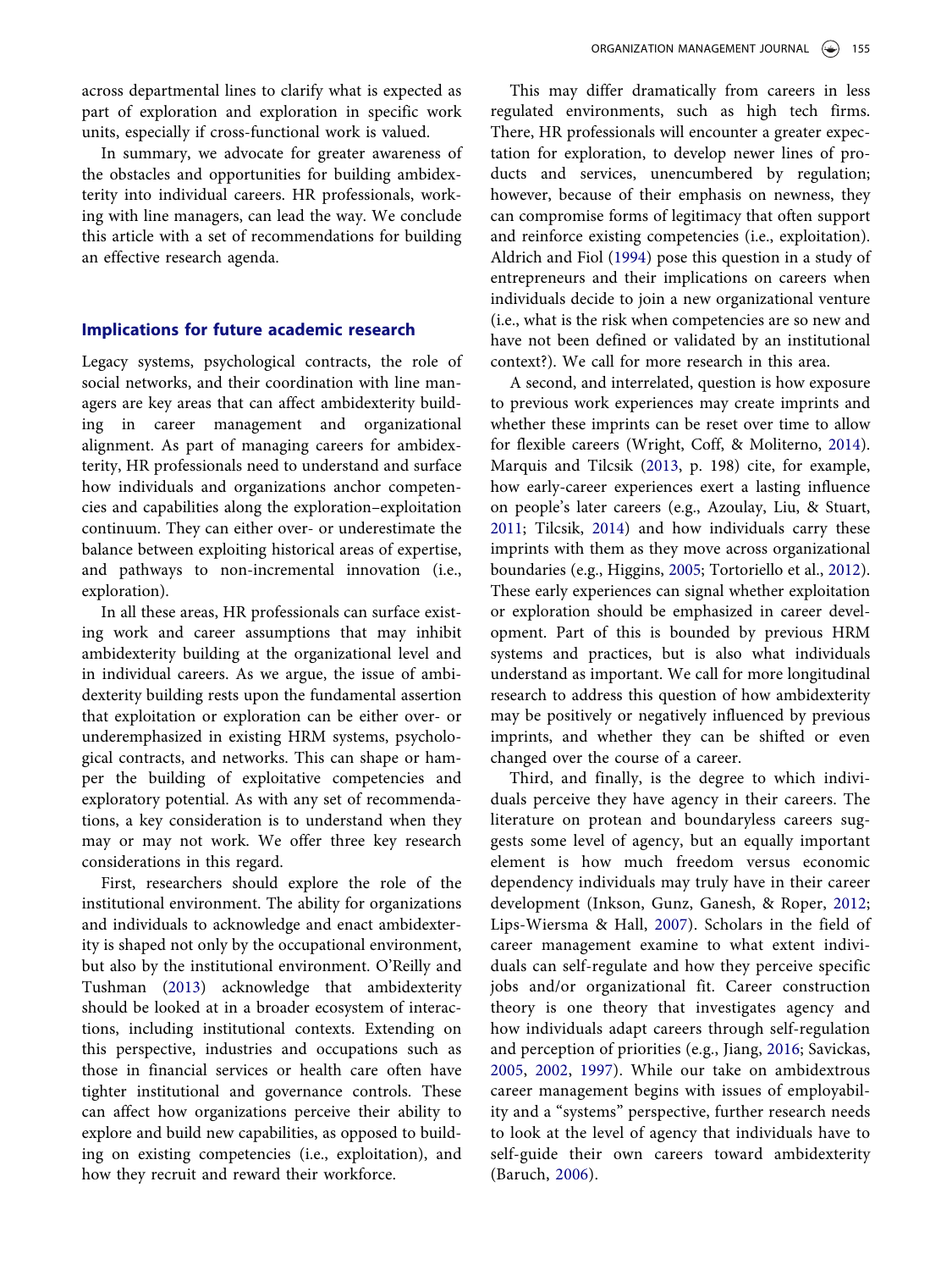We argue that levels of perceived agency, institutional norms, and imprints can moderate and mediate the ability for individuals and their organizations to both recognize and achieve an ambidextrous career and align with their organizations. Can careers ever be truly aligned to achieve ambidexterity? And how? These questions need to be explored and answered by HR practitioners and career scholars in future work.

The contributions of our work highlight newer areas of research that may help deepen our knowledge of ambidextrous careers within the context of building ambidextrous organizations and provide much-needed answers to research questions that have thus far been neglected.

#### Conclusion

A long trajectory of research on career management highlights how complex environments, better access to information, increased choices for individuals, and economic dependency affect individual careers. HR professionals now face the challenge of managing careers that have moved away from well-defined and normed paths. They grapple with how to realign individual goals in these more fluid careers with the goals of the organization, and how to build ambidextrous careers and align them for organizational ambidexterity. As we highlighted, ambidexterity (i.e., the need to balance exploitation and exploration) is critical for both organizational performance and long-term career viability. A central aspect of career management involves employability, and specifically the ability to understand how organizational and market demands affect careers, not just individual preferences.

To date, current methods and techniques around ambidexterity remain mostly framed as a form of organizational strategy and at the theoretical level; there is less practical advice on how HR professional can establish these connections to help employees manage ambidextrous careers and align for organizational ambidexterity.

As the basis for our work, we reviewed the existing literature and identified important gaps. Scholars have a unique opportunity to address (a) how legacy effects, psychological contracts, and social networks affect ambidexterity at the individual, career, level; (b) how they impact HR practice and the ability of organizations to align individual and organizational goals; and (c) how firms can coordinate ambidexterity building through HR practices and through closer cooperation between HR and line managers. We focus specifically on HR professionals because they have the greatest access to market, organizational, and individual data. They are better positioned to understand and explore these issues than individuals who may suffer from information asymmetry. As part of their role, HR professionals increasingly face the need to wear "multiple hats." They inform and can guide the strategic direction of their organization around exploitation and exploration, as well as managing employees around ambidexterity building (Farndale & Sanders, [2017](#page-11-30); Ostroff & Bowen, [2016](#page-12-31)). We offer three broader areas (i.e., examination of legacy effects, psychological contracts, and social networks) for consideration in this regard.

## About the authors

Nicole C. Jackson, PhD, is an assistant professor in the Department of Management at Menlo College. Her research examines the issue of organizational and leadership ambidexterity, the need to balance exploitation of competencies with the need for innovation, in for-profit and in public administrative settings. Her recent work examines this issue in the context of organizational change, leadership, and specific to the redesign of human resource management practices and as a form of individual and organizational learning. She can be reached at nicole.jackson@menlo.edu.

Isabelle Lescent-Giles is an economic historian and a scholar in organizational studies, with expertise in change management and disruptive transitions. She uses history and narratives as a leadership tool to facilitate adaptation, change and innovation across generations, cultures, and technological/ institutional contexts. Additionally, Isabelle Lescent-Giles advises global firms, family businesses, and philanthropic foundations on adaptation, transitions, and leadership development. She has a PhD from the Sorbonne and taught at Oxford University, the University of Paris-Sorbonne, and New York University prior to relocating to Silicon Valley and teaching at the University of San Francisco and Hult International Business school. She can be reached at isabelle. lescent.giles@faculty.hult.edu.

Linda M. Dunn-Jensen, PhD, is an adjunct professor in the School of Global Innovation and Leadership, San Jose State University. She teaches, publishes, and consults in the area of leadership, negotiation, and technology in the classroom. She has published in Organization Management Journal, Journal of Management Education, and International Journal of Business Environment. She can be reached at linda.dunnjensen@sjsu.edu.

#### **References**

<span id="page-10-0"></span>Akkermans, J., & Tims, M. (2017). Crafting your career: How career competencies relate to career success via job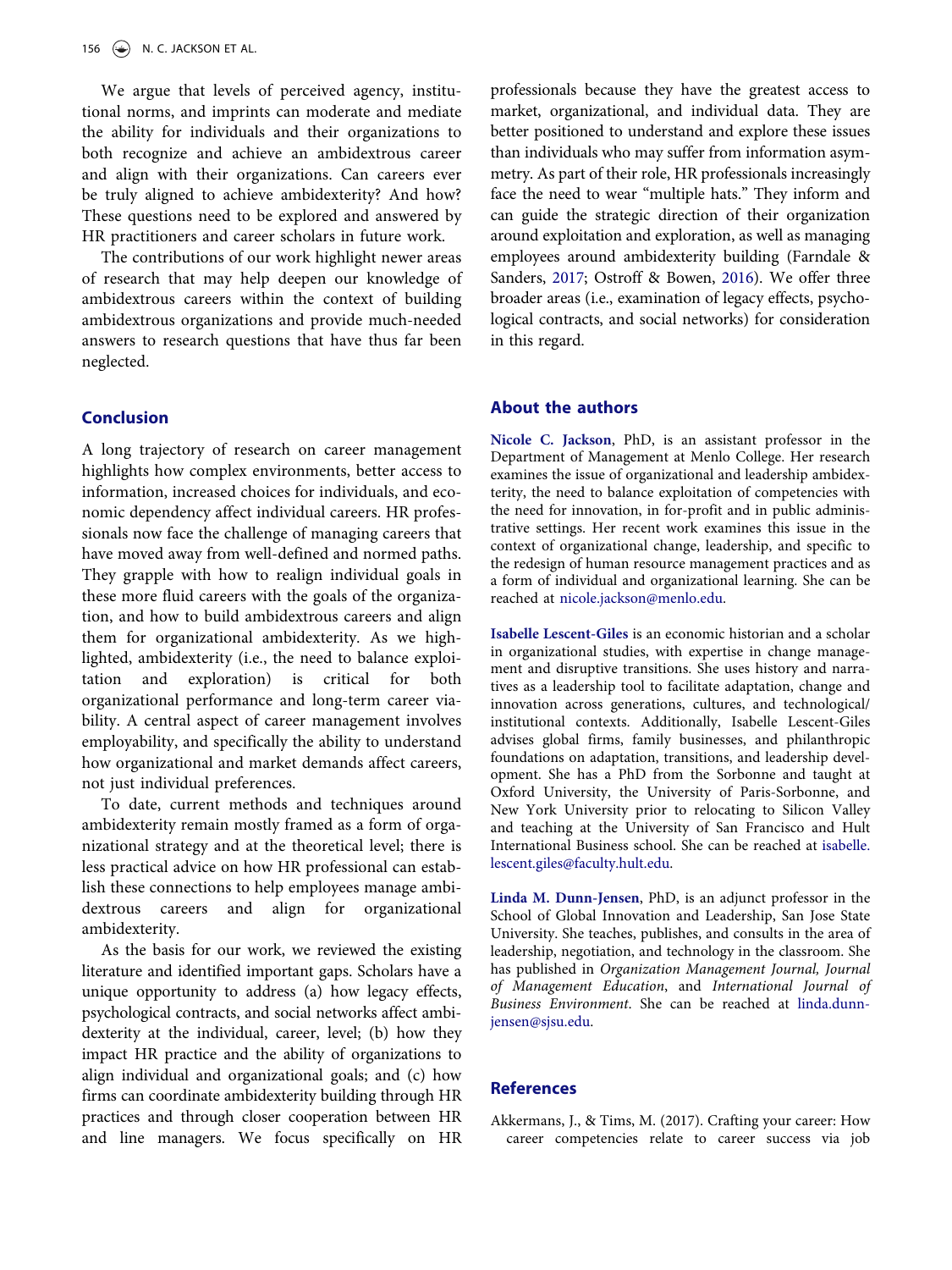crafting. Applied Psychology, 66(1), 168–195. doi[:10.1111/](http://dx.doi.org/10.1111/apps.2017.66.issue-1) [apps.2017.66.issue-1](http://dx.doi.org/10.1111/apps.2017.66.issue-1)

- <span id="page-11-17"></span>Alcover, C. M., Rico, R., Turnley, W. H., & Bolino, M. C. (2017). Understanding the changing nature of psychological contracts in 21st century organizations: A multiple-foci exchange relationships approach and proposed framework. Organizational Psychology Review, 7(1), 4–35. doi[:10.1177/](http://dx.doi.org/10.1177/2041386616628333) [2041386616628333.](http://dx.doi.org/10.1177/2041386616628333)
- <span id="page-11-25"></span>Aldrich, H. E., & Fiol, M. (1994). Fools rush in? The institutional context of industry creation. Academy Management Review, 19(4), 645–670.
- <span id="page-11-1"></span>Andriopoulos, C., & Lewis, M. W. (2009). Exploitationexploration tensions and organizational ambidexterity: Managing paradoxes of innovation. Organization Science, 20, 696–717. doi:[10.1287/orsc.1080.0406](http://dx.doi.org/10.1287/orsc.1080.0406)
- <span id="page-11-26"></span>Azoulay, P., Liu, C. C., Stuart, T. E. (2011). Social Influence Given (partially) Deliberate Matching: Career Imprints in the Creation of Academic Entrepreneurs. American Journal of Sociology, 122(4), 1223–1271.
- <span id="page-11-14"></span>Baruch, Y. (2006). Career development in organizations and beyond: Balancing traditional and contemporary viewpoints. Human Resource Management Review, 16(2), 125– 138. doi:[10.1016/j.hrmr.2006.03.002](http://dx.doi.org/10.1016/j.hrmr.2006.03.002)
- <span id="page-11-10"></span>Becker, B. E., Huselid, M. A., & Ulrich, D. (2001). The HR scorecard: Linking people, strategy, and performance. Boston, MA: Harvard Business Press.
- <span id="page-11-18"></span>Beer, M., Spector, B., Lawrence, P. R., Quinn Mills, D., & Walton, R. E. (1984). Human resource management. New York, NY: Free Press.
- <span id="page-11-6"></span>Briscoe, J. P., & Hall, D. T. (2006). Special section on boundaryless and protean careers: Next steps in conceptualizing and measuring boundaryless and protean careers. Journal of Vocational Behavior, 69, 1–3. doi:[10.1016/j.](http://dx.doi.org/10.1016/j.jvb.2005.09.005) [jvb.2005.09.005](http://dx.doi.org/10.1016/j.jvb.2005.09.005)
- <span id="page-11-20"></span>Chow, W. S., & Chan, L. S. (2008). Social network, social trust and shared goals in organizational knowledge sharing. Information & Management, 45, 458–465. doi[:10.1016/](http://dx.doi.org/10.1016/j.im.2008.06.007) [j.im.2008.06.007](http://dx.doi.org/10.1016/j.im.2008.06.007)
- <span id="page-11-15"></span>Collings, D. G., & Mellahi, K. (2009). Strategic talent management: A review and research agenda. Human Resource Management Review, 19(4), 304–313. doi:[10.1016/j.](http://dx.doi.org/10.1016/j.hrmr.2009.04.001) [hrmr.2009.04.001](http://dx.doi.org/10.1016/j.hrmr.2009.04.001)
- <span id="page-11-11"></span>Conner, J., & Ulrich, D. (1996). Human resource roles: Creating value, not rhetoric. People and Strategy, 19(3), 38.
- <span id="page-11-24"></span>Cross, R., & Prusak, L. (2002). The people who make organizations go—Or stop. Harvard Business Review., 80(6), 104–112.
- <span id="page-11-2"></span>Crossan, M., & Apaydin, M. (2010). A multi-dimensional framework of organizational innovation: A systematic review of the literature. Journal of Management Studies, 47(6), 1154–1191. doi:[10.1111/j.1467-6486.2009.00880.x](http://dx.doi.org/10.1111/j.1467-6486.2009.00880.x)
- <span id="page-11-19"></span>Dabos, G. E., & Rousseau, D. M. (2004). Mutuality and reciprocity in the psychological contracts of employees and employers. Journal of Applied Psychology, 89(1), 52– 72. doi:[10.1037/0021-9010.89.1.52](http://dx.doi.org/10.1037/0021-9010.89.1.52)
- <span id="page-11-13"></span>De Vos, A., & Dries, N. (2013). Applying a talent management lens to career management: The role of human capital composition and continuity. International Journal of Human Resource Management, 24(9), 1816–1831. doi:[10.1080/09585192.2013.777537](http://dx.doi.org/10.1080/09585192.2013.777537)
- <span id="page-11-0"></span>Duncan, R. B. (1976). The ambidextrous organization: Designing dual structures for innovation. Management of Organization, 1, 167–188.
- <span id="page-11-30"></span>Farndale, E., & Sanders, K. (2017). Conceptualizing HRM system strength through a cross-cultural lens. International Journal of Human Resource Management, 28(1), 132–148.
- <span id="page-11-22"></span>Forret, M. L., & Sullivan, S. E. (2002). A balanced scorecard approach to networking: A guide to successfully navigating career change. Organizational Dynamics, 31, 245–258. doi:[10.1016/S0090-2616\(02\)00112-2](http://dx.doi.org/10.1016/S0090-2616(02)00112-2)
- <span id="page-11-5"></span>Forrier, A., Verbruggen, M., & de Cuyper, N. (2015). Integrating different notions of employability in a dynamic chain: The relationship between job transitions, movement capital, and perceived employability. Journal of Vocational Behavior, 89, 56–64. doi[:10.1016/j.jvb.2015.04.007](http://dx.doi.org/10.1016/j.jvb.2015.04.007)
- <span id="page-11-9"></span>Fullmer, R. M., & Genson, S. (2006). HR's strategic partnership with line management. Graziado Business Review, 9 (2). Retrieved from [http://gbr.pepperdine.edu/2010/08/hrs](http://gbr.pepperdine.edu/2010/08/hrs-strategic-partnership-with-line-management/)[strategic-partnership-with-line-management/](http://gbr.pepperdine.edu/2010/08/hrs-strategic-partnership-with-line-management/)
- <span id="page-11-12"></span>Garavan, T., Shanahan, V., Carbery, R., & Watson, S. (2016). Strategic human resource development: Towards a conceptual framework to understand its contribution to dynamic capabilities. Human Resource Development International, 19(4), 289–306. doi[:10.1080/](http://dx.doi.org/10.1080/13678868.2016.1169765) [13678868.2016.1169765](http://dx.doi.org/10.1080/13678868.2016.1169765)
- <span id="page-11-3"></span>Gibson, C. B., & Birkinshaw, J. (2004). The antecedents, consequences, and mediating role of organizational ambidexterity. Academy of Management Journal, 47(2), 209– 226. doi:[10.2307/20159573](http://dx.doi.org/10.2307/20159573)
- <span id="page-11-21"></span>Granovetter, M. (1983). The strength of weak ties: A network theory revisited. Sociological Theory, 1(1), 201–233. doi:[10.2307/202051](http://dx.doi.org/10.2307/202051)
- <span id="page-11-16"></span>Haden, S. S. P. (2012). Realistic job previews and performance: The mediating influence of personal goals. Journal of Management Research, 12(3), 163.
- <span id="page-11-7"></span>Hall, D. T. (1996). Protean Careers of the 21st Century. Academy of Management Executive, 10(4), 8–16.
- <span id="page-11-23"></span>Heavey, C., Simsek, Z., & Fox, B. C. (2015). Managerial social networks and ambidexterity of SMEs: The moderating role of a proactive commitment to innovation. Human Resource Management, 54(S1), 201–221. doi[:10.1002/](http://dx.doi.org/10.1002/hrm.21703) [hrm.21703](http://dx.doi.org/10.1002/hrm.21703)
- <span id="page-11-27"></span>Higgins, M. C. (2005). Career imprints: Creating leaders across an industry (Vol. 16). John Wiley & Sons.
- <span id="page-11-28"></span>Inkson, K., Gunz, H., Ganesh, S., & Roper, J. (2012). Boundaryless careers: Bringing back boundaries. Organization Studies, 33(3), 323–340. doi[:10.1177/](http://dx.doi.org/10.1177/0170840611435600) [0170840611435600](http://dx.doi.org/10.1177/0170840611435600)
- <span id="page-11-8"></span>Jackson, S. E., Schuler, R. S., & Jiang, K. (2014). An aspirational framework for strategic human resource management. Academy of Management Annals, 8(1), 1-56. doi:[10.1080/19416520.2014.872335](http://dx.doi.org/10.1080/19416520.2014.872335)
- <span id="page-11-4"></span>Jasmand, C., Blazevic, V., & De Ruyter, K. (2012). Generating sales while providing service: A study of customer service representatives' ambidextrous behavior. Journal of Marketing, 76(1), 20–37. doi[:10.1509/jm.10.0448](http://dx.doi.org/10.1509/jm.10.0448)
- <span id="page-11-29"></span>Jiang, Z. (2016). The relationship between career adaptability and job content plateau: The mediating roles of fit perceptions. Journal of Vocational Behavior, 95-96, 1–10.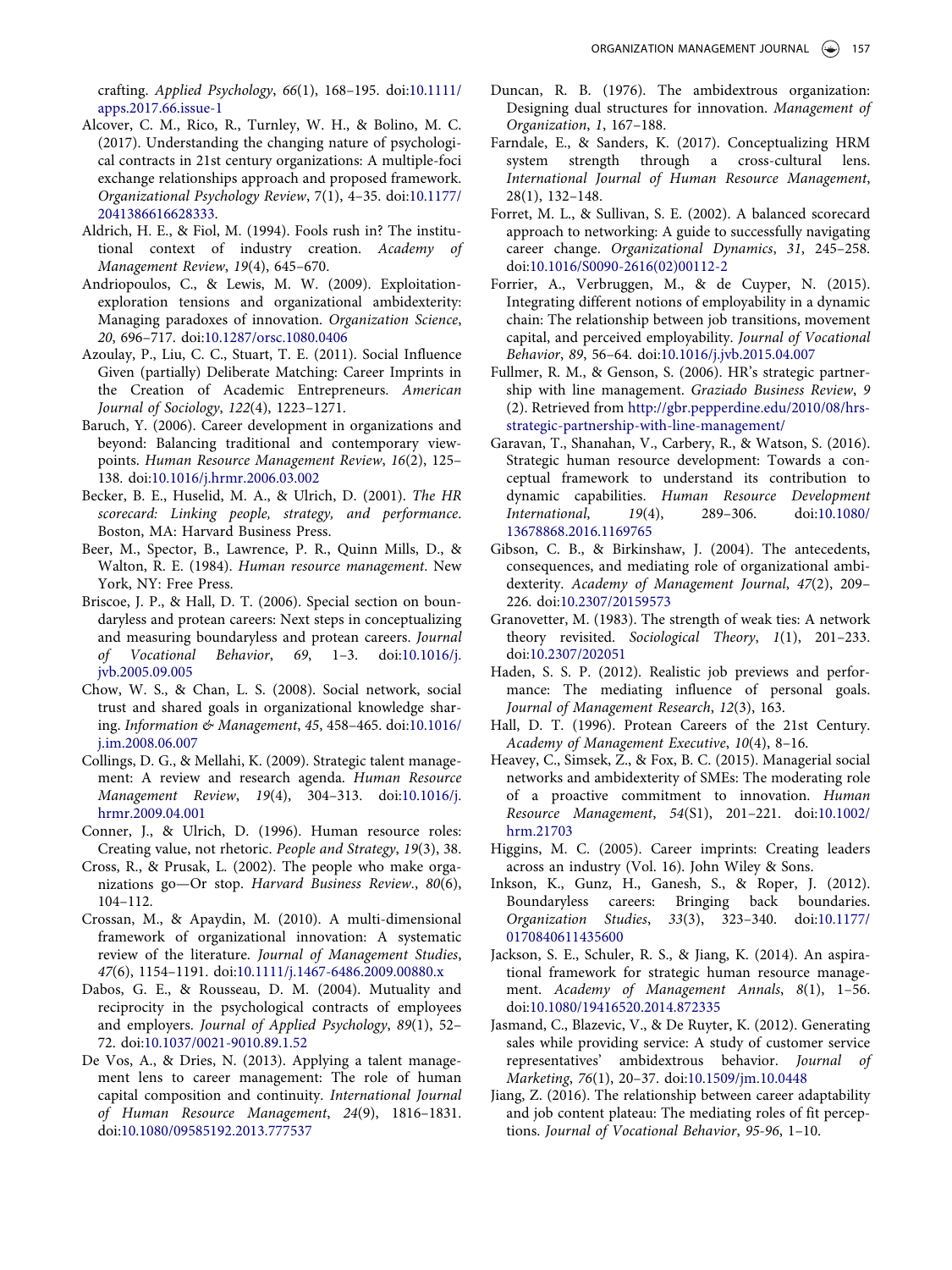- <span id="page-12-24"></span>Jones, C., Hesterly, W. S., & Borgatti, S. P. (1997). A general theory of network governance, exchange conditions and social mechanisms. Academy of Management Review, 22 (4), 911–945.
- <span id="page-12-8"></span>Joseph, D., Boh, W. F., Ang, S., & Slaughter, S. (2012). The career paths less (or more) traveled: A sequence analysis of IT career histories, mobility patterns, and career success. MIS Quarterly, 36(2), 427–452.
- <span id="page-12-6"></span>Junni, P., Sarala, R. M., Tarba, S. Y., Liu, Y., & Cooper, C. L. (2015). Guest editors' introduction: The role of human resources and organizational factors in ambidexterity. Human Resource Management, 54(S1), S1–S28. doi:[10.1002/hrm.2015.54.issue-S1](http://dx.doi.org/10.1002/hrm.2015.54.issue-S1)
- <span id="page-12-10"></span>Kenton, B., & Moody, D. (2003). The role of the internal consultant. Horsham, UK: Roffey Park Institute.
- <span id="page-12-15"></span>Kerr, S. (1995). On the folly of rewarding A, while hoping for B. Academy of Management Executive, 9(1), 7–14.
- <span id="page-12-18"></span>Klopp, H., & Tarcy, B. (2015). Almost: 12 Electric months chasing a Silicon Valley dream. Melbourne, FL: Motivational Press.
- <span id="page-12-23"></span>Knight, C., & Lightowler, C. (2010). Reflections of knowledge exchange professionals' in the social sciences, emerging opportunities and challenges for university-based knowledge brokers. Evidence & Policy, 6(4), 543-556. doi:[10.1332/174426410X535891](http://dx.doi.org/10.1332/174426410X535891)
- <span id="page-12-12"></span>Lawler, E. (2005). From human resource management to organizational effectiveness. Human Resource Management, 44(2), 165−169. doi[:10.1002/hrm.20059](http://dx.doi.org/10.1002/hrm.20059)
- <span id="page-12-17"></span>Lewis, R. E., & Heckman, R. J. (2006). Talent management: A critical review. Human Resource Management Review, 16 (2), 139–154. doi:[10.1016/j.hrmr.2006.03.001](http://dx.doi.org/10.1016/j.hrmr.2006.03.001)
- <span id="page-12-25"></span>Lindgren, R., Stenmark, D., & Ljungberg, J. (2003). Rethinking competence systems for knowledge-based organizations. European Journal of Information Systems, 12(1), 18–29. doi:[10.1057/palgrave.ejis.3000442](http://dx.doi.org/10.1057/palgrave.ejis.3000442)
- <span id="page-12-27"></span>Lips-Wiersma, M., & Hall, D. T. (2007). Organizational career development is not dead: A case study on managing the new career during organizational change. Journal of Organizational Behavior, 28(6), 771–792. doi[:10.1002/](http://dx.doi.org/10.1002/(ISSN)1099-1379) [\(ISSN\)1099-1379](http://dx.doi.org/10.1002/(ISSN)1099-1379)
- <span id="page-12-13"></span>Liu, Y., Combs, J. G., Ketchen, D. J., & Ireland, R. D. (2007). The value of human resource management for organizational performance. Business Horizons, 50(6), 503−511. doi:[10.1016/j.bushor.2007.07.002](http://dx.doi.org/10.1016/j.bushor.2007.07.002)
- <span id="page-12-7"></span>Lyons, S. T., Schweitzer, L., & Ng, E. S. (2015). How have careers changed? An investigation of changing career patterns across four generations. Journal of Managerial Psychology, 30, 8–21. doi:[10.1108/JMP-07-2014-0210](http://dx.doi.org/10.1108/JMP-07-2014-0210)
- <span id="page-12-0"></span>March, J. G. (1991). Exploration and exploitation in organizational learning. Organization Science, 1(2), 71–87. doi:[10.1287/orsc.2.1.71](http://dx.doi.org/10.1287/orsc.2.1.71)
- <span id="page-12-26"></span>Marquis, C., & Tilcsik, A. (2013). Imprinting: Toward a multi-level theory. Academy of Management Annuals, 7 (1), 193–243.
- <span id="page-12-21"></span>McGovern, P., Stiles, P., & Hope, V. (1996). The flexible psychological contract? Career management in an era of insecurity. Management Research News, 19(4/5), 81–84. doi:[10.1108/eb028472](http://dx.doi.org/10.1108/eb028472)
- <span id="page-12-5"></span>Mom, T. J., Van Den Bosch, F. A., & Volberda, H. W. (2009). Understanding variation in managers' ambidexterity, Investigating direct and interaction effects of formal structural and personal coordination mechanisms. Organization Science, 20(4), 812–828. doi:[10.1287/orsc.1090.0427](http://dx.doi.org/10.1287/orsc.1090.0427)
- <span id="page-12-9"></span>Newman, K. L. (2011). Sustainable careers: Lifecycle engagement in work. Organizational Dynamics, 40, 136–143. doi:[10.1016/j.orgdyn.2011.01.008](http://dx.doi.org/10.1016/j.orgdyn.2011.01.008)
- <span id="page-12-3"></span>O'Reilly, C. A., & Tushman, M. L. (2013). Organizational ambidexterity, past, present and future. Academy of Management Perspectives, 27(4), 324–338. doi[:10.5465/](http://dx.doi.org/10.5465/amp.2013.0025) [amp.2013.0025](http://dx.doi.org/10.5465/amp.2013.0025)
- <span id="page-12-1"></span>O'Reilly, C. A., & Tushman, M. L. (2016). Lead and disrupt: How to solve the innovator's dilemma. Redwood City, CA: Stanford University Press.
- <span id="page-12-31"></span>Ostroff, C., & Bowen, D. E. (2016). Reflections on the 2014 decade award: Is there strength in the construct of HR system strength? Academy of Management Review, 41(2), 196–214. doi[:10.5465/amr.2015.0323](http://dx.doi.org/10.5465/amr.2015.0323)
- <span id="page-12-22"></span>Ozgen, E., & Baron, R. A. (2007). Social sources of information in opportunity recognition, effects of mentors, industry networks, and professional forums. Journal of Business Venturing, 22(2), 174–192. doi[:10.1016/j.jbusvent.2005.12.001](http://dx.doi.org/10.1016/j.jbusvent.2005.12.001)
- Peter, L., & Hull, R. (2011). The Peter principle, Why things always go wrong. New York, NY: Harper Collins. (Original work published 1969)
- <span id="page-12-11"></span>Pritchard, K. (2010). Becoming an HR strategic partner: Tales of transition. Human Resource Management Journal, 20(2), 175–188. doi[:10.1111/\(ISSN\)1748-8583](http://dx.doi.org/10.1111/(ISSN)1748-8583)
- <span id="page-12-2"></span>Raisch, S., & Birkinshaw, J. (2008). Organizational ambidexterity: Antecedents, outcomes, and moderators. Journal of Management, 34, 375–409. doi[:10.1177/0149206308316058](http://dx.doi.org/10.1177/0149206308316058)
- <span id="page-12-14"></span>Reilly, P., & Williams, T. (2016). Strategic HR: Building the capability to deliver. Boca Raton, FL: CRC Press.
- <span id="page-12-20"></span>Rousseau, D.M. (1989). Psychological and implied contracts in organizations. Employee Responsibilities and Rights Journal, 2, 121–139.
- <span id="page-12-30"></span>Savickas, M. L. (1997). Career adaptability: An integrative construct for life-span, life-space theory. Career Development Quarterly, 45(3), 247–259. doi[:10.1002/](http://dx.doi.org/10.1002/cdq.1997.45.issue-3) [cdq.1997.45.issue-3](http://dx.doi.org/10.1002/cdq.1997.45.issue-3)
- <span id="page-12-29"></span>Savickas, M. L. (2002). Career construction: A developmental theory of vocational behavior. In D. Brown (Ed.), Career choice and development (4th ed., pp. 255–311). San Francisco, CA: Jossey-Bass.
- <span id="page-12-28"></span>Savickas, M. L. (2005). The theory and practice of career construction. In S. D. Brown & R. W. Lent (Eds.), Career development and counseling: Putting theory and research to work (pp. 42–70). Hoboken, NJ: Wiley.
- <span id="page-12-4"></span>Simsek, Z. (2009). Organizational ambidexterity: Towards a multilevel understanding. Journal of Management Studies, 46(4), 597–624. doi:[10.1111/joms.2009.46.issue-4](http://dx.doi.org/10.1111/joms.2009.46.issue-4)
- <span id="page-12-16"></span>Smith, K. (2009). Misaligned incentives and the economic crisis. Bloomberg. Retrieved from [http,//www.bloomberg.](http://http,//www.bloomberg.com/news/articles/2009-04-28/misaligned-incentives-and-the-economic-crisis) [com/news/articles/2009-04-28/misaligned-incentives-and](http://http,//www.bloomberg.com/news/articles/2009-04-28/misaligned-incentives-and-the-economic-crisis)[the-economic-crisis](http://http,//www.bloomberg.com/news/articles/2009-04-28/misaligned-incentives-and-the-economic-crisis)
- <span id="page-12-19"></span>Society for Human Resource Management. (2015). Developing employee career paths and ladders. Retrieved